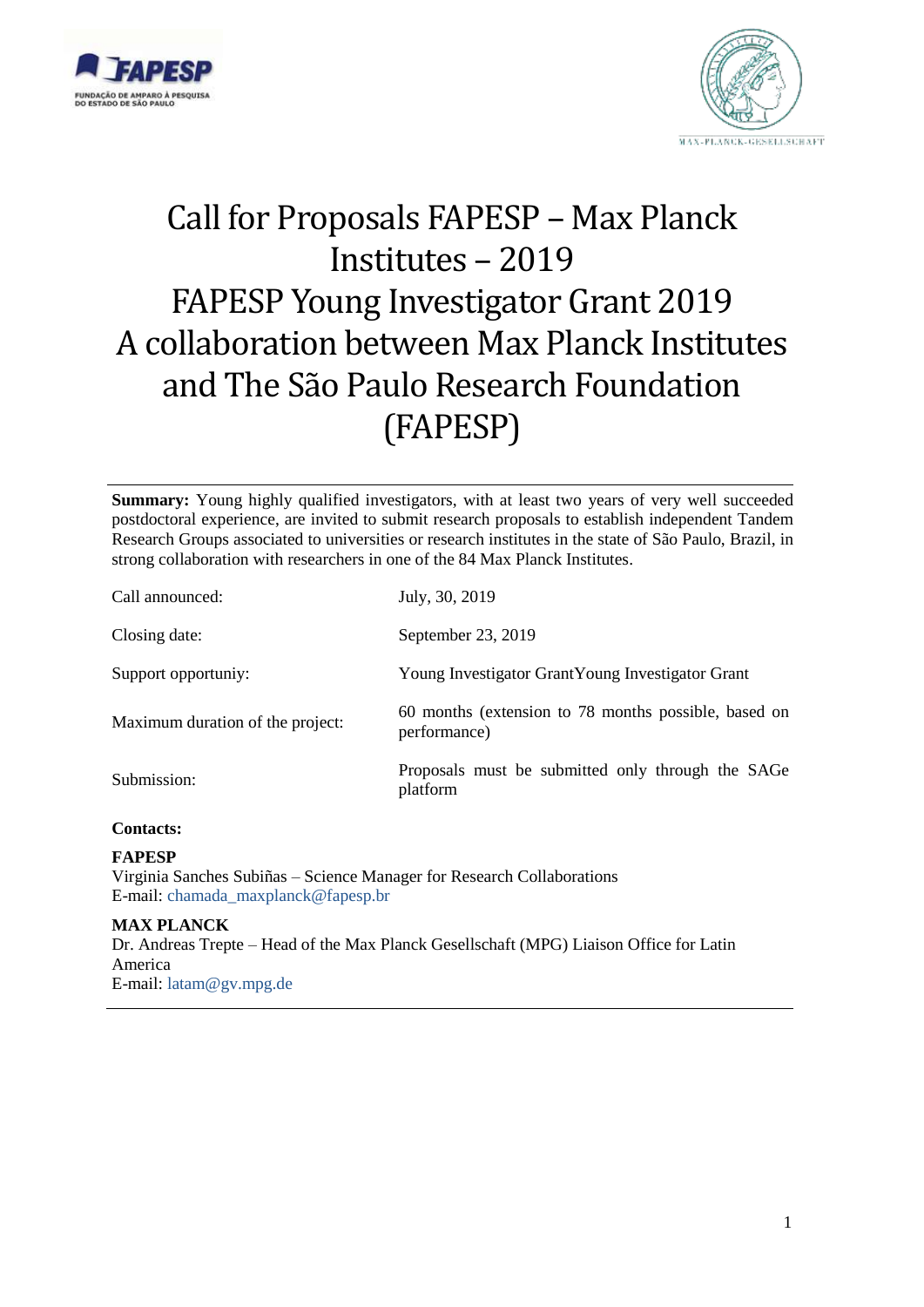



## Call for Proposals FAPESP-Max Planck Institutes - 2019

## Contents

| 1              |                                                                                                     |  |  |
|----------------|-----------------------------------------------------------------------------------------------------|--|--|
| $\overline{2}$ |                                                                                                     |  |  |
| 3              |                                                                                                     |  |  |
|                | 3.1                                                                                                 |  |  |
| $\overline{4}$ |                                                                                                     |  |  |
| 5              | Host institution in São Paulo, Brazil and research collaboration activities required for this call5 |  |  |
|                | 5.1                                                                                                 |  |  |
|                | 5.2                                                                                                 |  |  |
| 6              |                                                                                                     |  |  |
|                | 6.1                                                                                                 |  |  |
|                | 6.2                                                                                                 |  |  |
|                | 6.3                                                                                                 |  |  |
| 7              |                                                                                                     |  |  |
| 8              |                                                                                                     |  |  |
|                | 8.1                                                                                                 |  |  |
|                | 8.2                                                                                                 |  |  |
|                | 8.3                                                                                                 |  |  |
|                | 8.4                                                                                                 |  |  |
| 9              |                                                                                                     |  |  |
| 10             |                                                                                                     |  |  |
|                |                                                                                                     |  |  |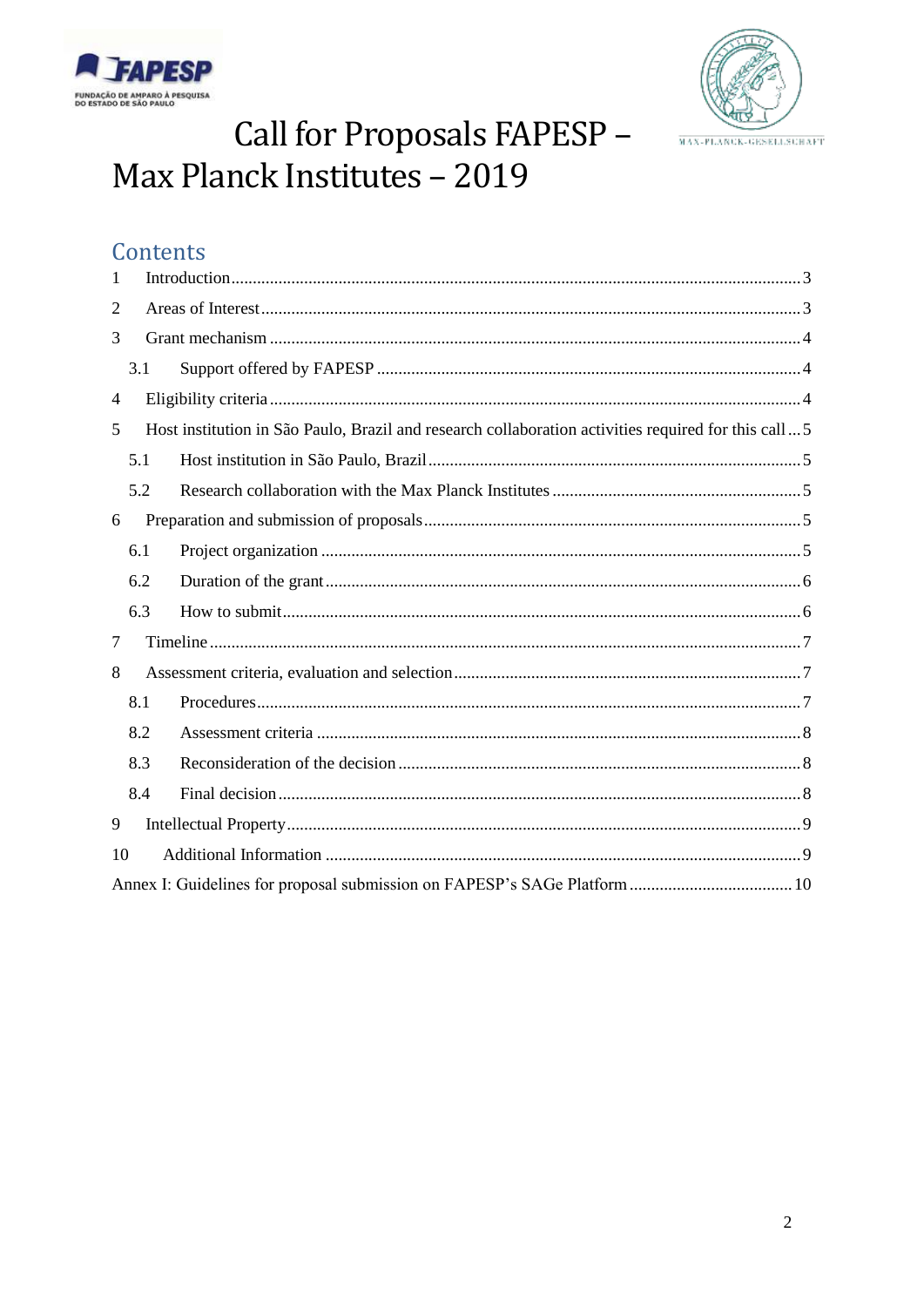



## <span id="page-2-0"></span>**1 Introduction**

The São Paulo Research Foundation (FAPESP) announces this International Call for Proposals to strengthen the collaboration between universities and research institutions in the state of São Paulo, Brazil, and Max Planck Institutes, worldwide.

Young highly qualified investigators, with at least two years of very well succeeded postdoctoral experience, are invited to submit research proposals to establish independent Tandem Research Groups at universities or research institutes in the state of São Paulo, Brazil, in strong collaboration with researchers in one of the 84 Max Planck Institutes. This Call aims:

- 1) To select highly qualified young scientists with outstanding research impact during a postdoctoral experience and who are highly motivated and willing to further develop their scientific career associated to a university or research institute in the state of São Paulo, Brazil.
	- a) The selected candidates will lead independent Tandem Research Groups TRG [\(www.latam.mpg.de/35995/tandem-groups-information\)](http://www.latam.mpg.de/35995/tandem-groups-information), to be established at host institutions in the state of Sao Paulo, Brazil, in cooperation with a corresponding Max Planck Institute, and to be funded under the FAPESP Young Investigator GrantYoung Investigator Grant (YIG) program for 60 months (extension to 72 months is possible based on performance review).
	- b) The TRG are modelled on the independent Max Planck Research Groups in Germany to support early career scientists who are dedicated to independent, interdisciplinary, high quality research. Each TRG will be in close scientific collaboration with a corresponding Max Planck Institute that provides scientific advice, support, training, and access to know-how, facilities, and infrastructure.
- 2) To create opportunities for the establishment of new research groups in higher education and research institutions in the state of São Paulo led by the selected young investigators cooperating closely with outstanding principal investigators in Max Planck Institutes.

The terms and conditions are described below.

## <span id="page-2-1"></span>**2 Areas of Interest**

This Call for Proposals invites research proposals in the following themes:

- 1) Astronomy, chemistry, physics, geosciences, mathematics, computer sciences and engineering;
- 2) Life sciences and medicine;
- 3) Arts and humanities, social and cognitive sciences.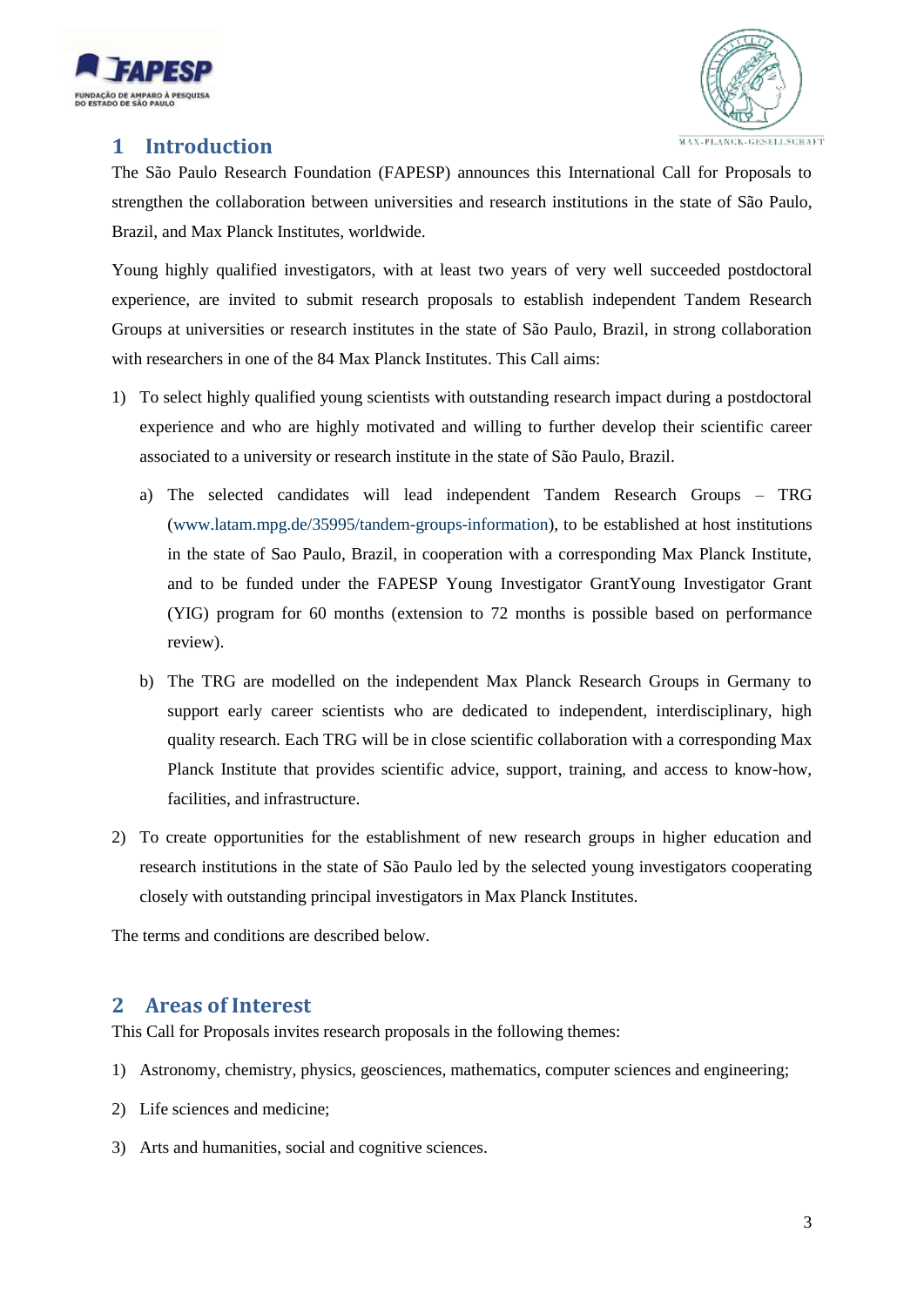



## <span id="page-3-0"></span>**3 Grant mechanism**

Applications should be submitted to FAPESP following the Guidelines for Young Investigator Grant (YIG) [\(www.fapesp.br/en/6251\)](http://www.fapesp.br/en/6251), under its conditions and restrictions unless explicitly defined otherwise in this Call for Proposals.

## <span id="page-3-1"></span>3.1 Support offered by FAPESP

For the selected proposals FAPESP will provide funding for:

<span id="page-3-3"></span>Costs allowed by FAPESP in YIG as described in item 7 of the YIG Guidelines [www.fapesp.br/en/6251;](http://www.fapesp.br/en/6251)

- 1) A Young Investigator Fellowship, to be paid for up to 60 months or until the Young Investigator obtains a permanent position at the host institution in the state of São Paulo, Brazil, whichever happens first. The monthly value of the scholarship is announced at [www.fapesp.br/3162.](http://www.fapesp.br/3162)
- 2) Exceptionally for this Call, proposals submitted may request, in addition to the items that can be requested in a normal FAPESP Young Investigator Award (see [3.1 -](#page-3-3) 1), one Post-Doctoral (PD) scholarship, for a post-doc to be selected by the Young Investigator. In all cases FAPESP's rules for the Post-Doctoral Fellowship Program, as described at [www.fapesp.br/en/5427,](file:///C:/Users/vsubinas/AppData/Local/Microsoft/Windows/Temporary%20Internet%20Files/Content.Outlook/H1B2Q55F/www.fapesp.br/en/5427) and norms for the award of Post-Doctoral Fellowships attached to Thematic Projects, as described at [www.fapesp.br/en/5100,](http://www.fapesp.br/en/5100) need to be observed.

## <span id="page-3-2"></span>**4 Eligibility criteria**

- 1) Eligible candidates must:
	- a) Comply with the eligibility requirements of FAPESP's Young Investigator Grant specified at [www.fapesp.br/en/6251.](http://www.fapesp.br/en/6251)
	- b) Be Brazilians or foreign candidates at the beginning of her/his successful scientific career with a sound postdoctoral experience, of at least 2 years, in a research group outside Brazil and internationally competitive, and highly motivated to develop and carry out an internationally competitive research program. Ideally, the candidate obtained its doctorate a maximum of seven years ago (for a doctorate in medicine: nine years).
- 2) This program particularly aims at excellent young researchers who have already held one or two post-doc jobs and who would now like to – and deem themselves apt to – head a research group and to elaborate together on own research ideas independently. Please note that independent research group position is only open to applicants who hold a doctorate.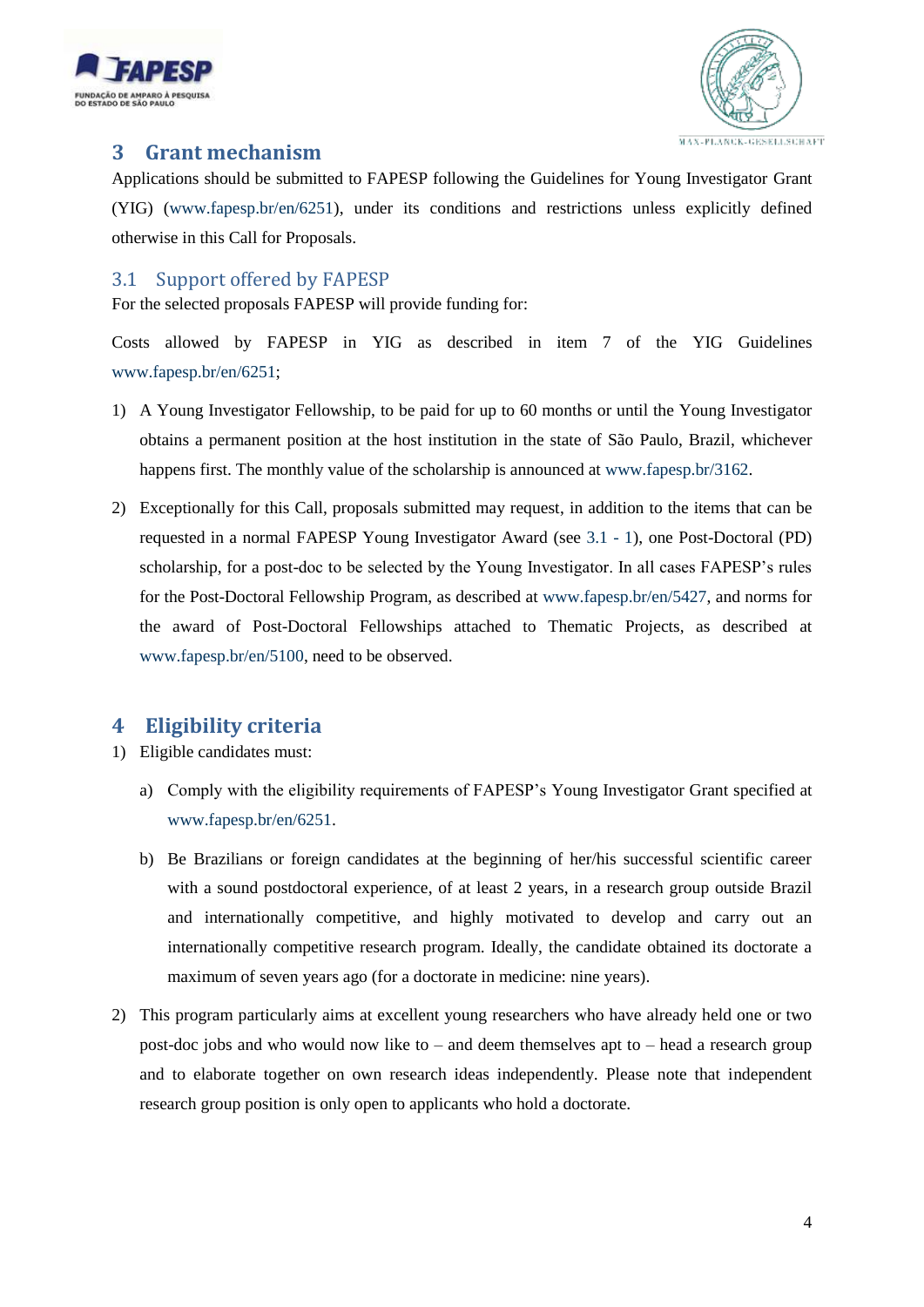



## <span id="page-4-0"></span>**5 Host institution in São Paulo, Brazil and research collaboration activities required for this call**

#### <span id="page-4-1"></span>5.1 Host institution in São Paulo, Brazil

- 1) Ordinarily, the proposals must demonstrate acceptance to be hosted in a university or research institute in the state of São Paulo, Brazil.
	- a) Such acceptance must be demonstrated with an endorsement to the proposal by the director of the host institution in the state of São Paulo, Brazil
- 2) Exceptionally, proposals may be submitted without the demonstrated acceptance by a host institution in the state of São Paulo, Brazil. In these cases, if the proposal is selected for approval, it will be necessary to define a host institution in the state of São Paulo, Brazil before the contract for the award is signed.
	- a) In these cases, FAPESP will assist the proposers in finding a suitable host institution in the state of São Paulo, Brazil (FAPESP contact: ite[m 10 -](#page-8-2) 1).

## <span id="page-4-2"></span>5.2 Research collaboration with the Max Planck Institutes

- <span id="page-4-6"></span>1) The proposal must demonstrate that a principal investigator from a Max Planck Institute will agree to be a research cooperation partner and mentor, if the proposal is approved. Such collaboration must include access to expertise and infrastructure.
- <span id="page-4-5"></span>2) Joint activities between the Tandem Research Group (TRG) affiliated to a higher education and research institution in the state of São Paulo, Brazil and its cooperation partners in the respective Max Planck Institute can include:
	- a) exchange of researchers, including doctoral and postdoctoral fellows;
	- b) integrating highly talented PhD students from the doctoral training program (IMPRS) into the Tandem Research Group;
	- c) integrating highly talented Brazilian PhD students from the Tandem Research Group into the doctoral training program (IMPRS) at Max Planck Institutes;
	- d) joint collaborative research activities;
	- e) joint seminars and workshops.

## <span id="page-4-3"></span>**6 Preparation and submission of proposals**

## <span id="page-4-4"></span>6.1 Project organization

1) The research project must be written in English.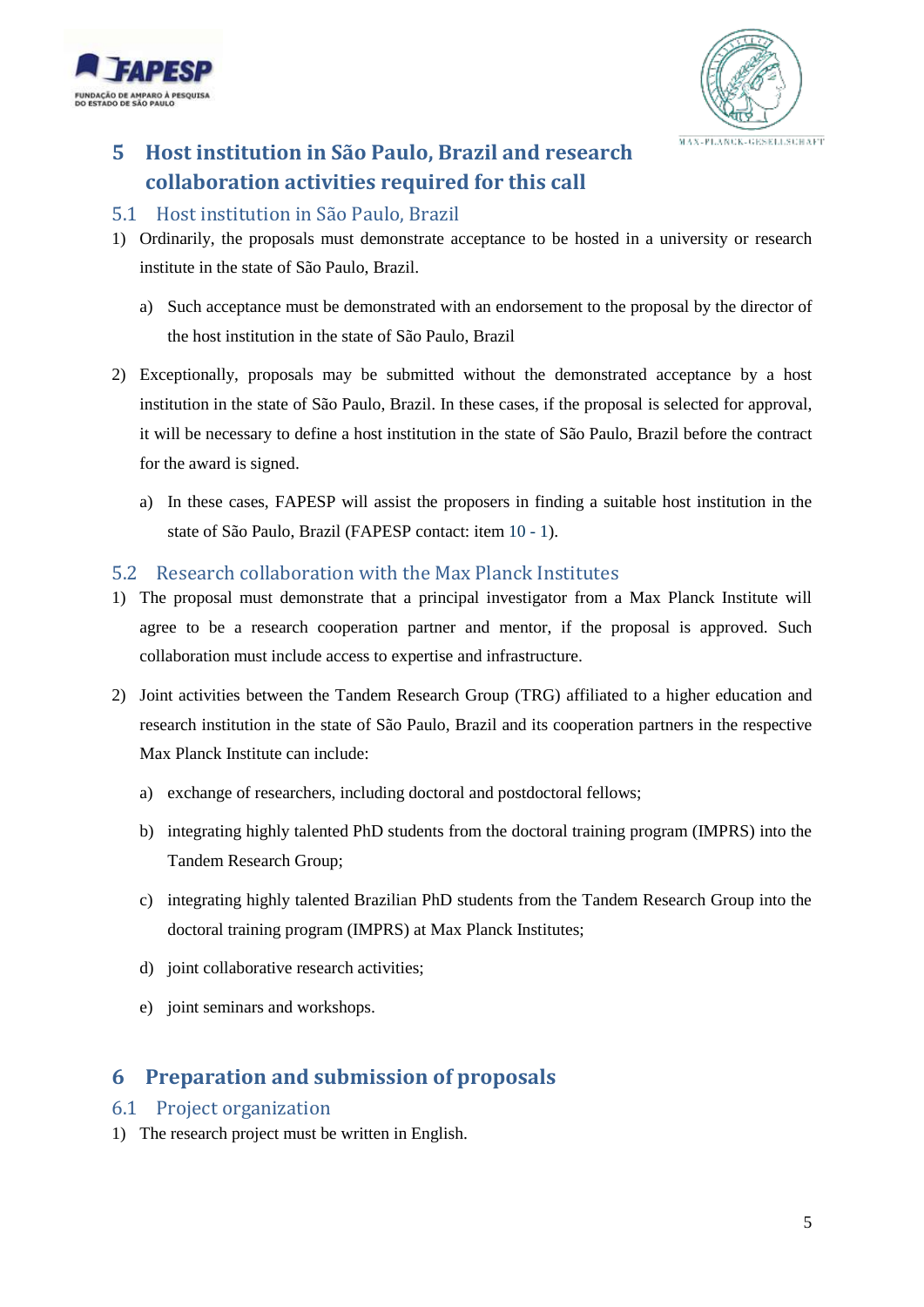



2) The research project must be submitted through the

SAGe platform. All the documents required by the SAGe platform must be attached to the online submission. Proposals lacking mandatory documents will be returned without merit review.

- 3) In addition to the normal documents required for Young Investigator Award proposals the following items must be submitted:
	- a) copies of three selected publications;
	- b) two letters of recommendation;
	- c) a two-page research plan for the TRG (TRG Summary se[e 5.2 -](#page-4-5) 2);
	- d) a document (max. 3 pages) describing:
		- i) the candidate's past and present research activities; and
		- ii) their planned collaborative research projects (aiming at demonstrating the scientific and collaborative potential of the proposal).
	- e) a letter signed by a Director of a Max Planck Institute in MPI letterhead establishing the commitment of partnership (see [5.2 -1\)](#page-4-6).

## <span id="page-5-0"></span>6.2 Duration of the grant

- 1) The duration of the proposed project must be 60 months. The duration may be extended up to 12 months, when requested at the end of the fourth year, and depending upon a successful merit review (total maximum of 72 months).
- 2) During the development of the research project, it is expected that the Young Investigator will apply to opportunities for permanent hiring in positions open at the host institution in the state of São Paulo (tenure track option).
- 3) After the conclusion of the project, if the Young Investigator obtained a permanent position in a university or research institution in the state of São Paulo, he/she can continue his/her research activities by applying for funding in FAPESP regular lines.

## <span id="page-5-1"></span>6.3 How to submit

- 1) Proposals must be submitted to FAPESP through a customized path of the SAGe platform (for additional guidelines regarding the online submission please consult [Annex I\)](#page-9-1) by the applicant before the deadline announced in Section [7](#page-6-0) of this Call.
- 2) Proposals must follow the guidelines for the particular FAPESP funding line: Young Investigator Award – [www.fapesp.br/en/6251](http://www.fapesp.br/en/6251) and include directives described in the present guidelines.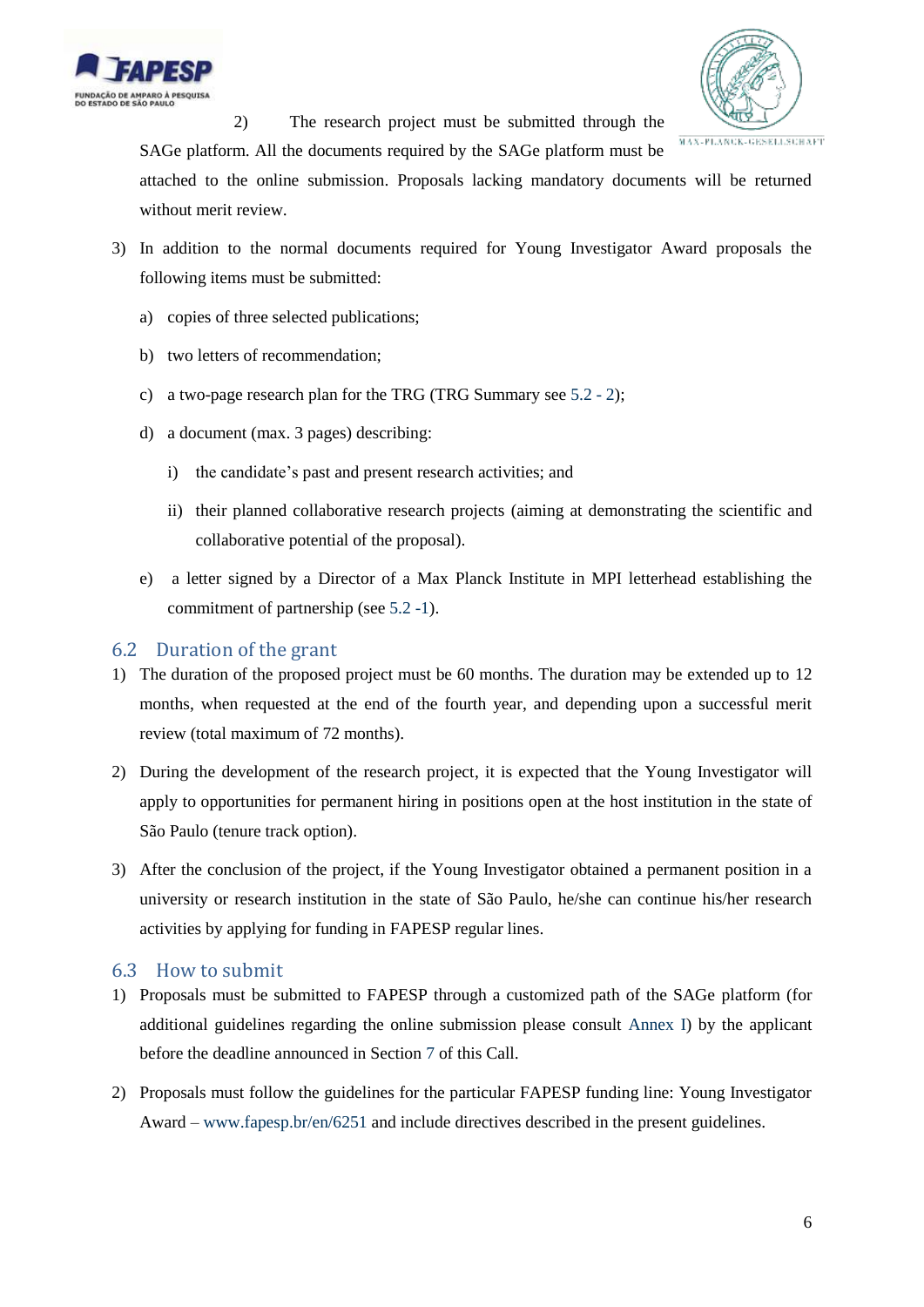



3) Proposals submitted by any other means will not be accepted. Late submissions will not be reviewed.

## <span id="page-6-0"></span>**7 Timeline**

No proposal will be accepted after the closing date for submission, nor will any addendum or explanation be accepted, unless those explicitly and formally requested by FAPESP or Max Planck.

| Call announced by FAPESP and Max Planck                                                                                                                       | July $30^{th}$ , 2019     |
|---------------------------------------------------------------------------------------------------------------------------------------------------------------|---------------------------|
| Closing date for submission of proposals                                                                                                                      | <b>September 23, 2019</b> |
| Announcement of Eligible Proposals that will undergo the Merit Review October, 2019<br>process                                                                |                           |
| Announcement of Proposals Recommended for the Selection Symposium                                                                                             | February, 2020            |
| Selection Symposium                                                                                                                                           | <b>March</b> , 2020       |
| Closing date to submit a letter of support from an interested institution in the April, 2020<br>state of São Paulo (for those who did not submit it at first) |                           |
| Final approved proposals notified                                                                                                                             | May, 2020                 |

## <span id="page-6-1"></span>**8 Assessment criteria, evaluation and selection**

## <span id="page-6-2"></span>8.1 Procedures

- 1) The analysis and selection procedures will be based on the procedures used for the FAPESP Young Investigator Program, available at Section 11 of the YIG guidelines [www.fapesp.br/en/6251.](http://www.fapesp.br/en/6251)
- 2) Upon receipt, proposals will be initially screened considering the eligibility aspects described on Sectio[n 4](#page-3-2) above.
	- a) Proposals that do not comply with the terms of this Call will not qualify for analysis.
- 3) The proposals accepted for review will:
	- a) Be sent first to reviewers chosen by the corresponding Scientific Area Committee at FAPESP;
	- b) With the reviews received the proposals will be analyzed by the Scientific Area Committee and by the Adjunct Scientific Committee of FAPESP.
- 4) The third and final step of the evaluation procedure will be carried out jointly by FAPESP and Max Planck Institutes through the MPG Liaison Office for Latin America.
	- a) A joint *ad-hoc* commission whose members are internationally recognized researchers from Max Planck Institutes and from Higher Education and Research Institutions in the state of Sao Paulo, Brazil will rank the reviewed proposals. The joint ad hoc committee will recommend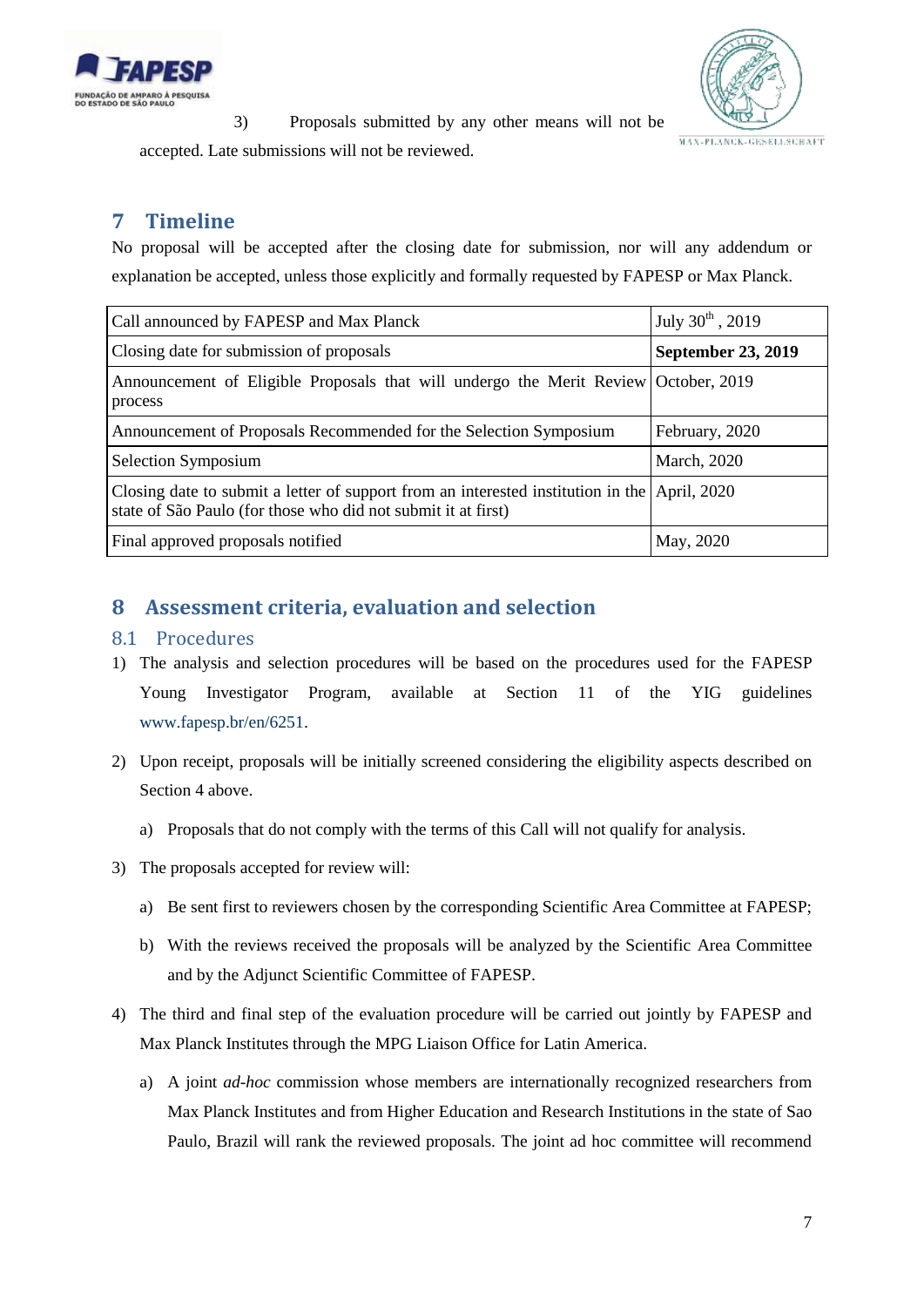



the names of six candidates to be invited to a Selection Symposium in Sao Paulo. Travel expenses for the candidates to Sao

Paulo will be offered by FAPESP.

- i) At the Selection Symposium, the invited candidates will present their research plan and explain in individual interviews how they intend to solve a concrete scientific question and to build an independent research group in cooperation between a Higher Education and Research institution in the state of Sao Paulo and a Max Planck Institute.
- ii) The three final candidates which are unanimously recommended by the members of the ad hoc commission during the selection symposium will be approved for funding.

## <span id="page-7-0"></span>8.2 Assessment criteria

- 1) The merit review process will evaluate primarily:
	- a) The research and academic record of the proposed Principal Investigator:
		- i) The applicants must be an early-career researcher that has already a remarkable scientific output for their career level, evaluated by the summary of their Curriculum Vitae [www.fapesp.br/en/6351;](http://www.fapesp.br/en/6351)
		- ii) The applicant must be apt to independently coordinate a research project and to lead the formation of a new research group.
- 2) The research project:
	- a) Definition of the objectives;
	- b) Originality and importance of the intended contributions for the respective research field;
	- c) Innovative scientific rationale and chosen methods;
	- d) Adequacy of the requested resources to the desired scientific or technological contribution.

## <span id="page-7-1"></span>8.3 Reconsideration of the decision

- 1) Proposers are entitled to request reconsideration of a decision by submitting a request within 7 (seven) calendar days from the date of publication of results by FAPESP – see timeline in section [7.](#page-6-0)
- 2) The reconsideration request must clearly point to formal errors eventually identified in the review.
	- a) Reformulation of proposals will not be accepted.

## <span id="page-7-2"></span>8.4 Final decision

1) Results will be announced on FAPESP [\(www.fapesp.br\)](http://www.fapesp.br/) web portal, through the web page of the collaborating Max Planck Institutes and by means of a communication to the candidates.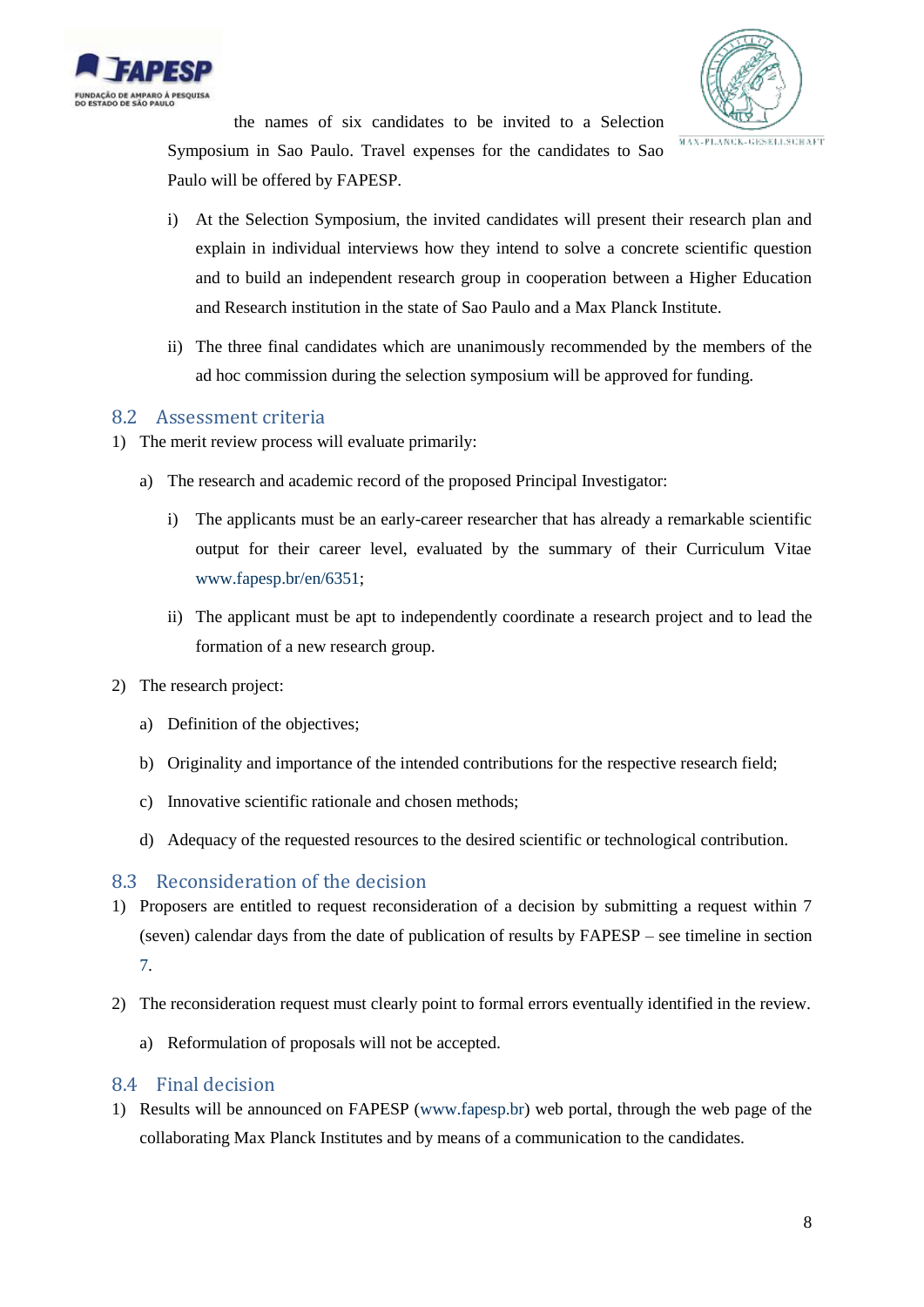



2) Selected proposals will be the object of a grant contract (FAPESP) to be signed by the PI and a representative of the Higher Education and Research Institution to which he/she will be affiliated.

- 3) In order to sign the grant contract, the PI must present a signed Agreement between the Hosting Higher Education and Research Institution in the state of São Paulo and the respective Max Planck Institute. This Agreement shall regulate aspects like Intellectual Property rights, confidentiality, and publication, in observance of the policies of each funding Party [\(Item 9\)](#page-6-1).
- 4) FAPESP may cancel funding if, during the grant timeframe, a fact is of sufficient significance to justify cancellation, at the Scientific Director's discretion, regardless of any other appropriate actions.

## <span id="page-8-0"></span>**9 Intellectual Property**

In addition to the general considerations described at item 7 of the YIG Guidelines [www.fapesp.br/en/6251](http://www.fapesp.br/en/6251) before any funding is delivered to selected research proposals, the Host Higher Education and Research Institution in the state of São Paulo and the associated Max Planck Institute must formally agree in a Cooperation Agreement on aspects of funding, confidentiality, publication and intellectual property rights, among others, in observance of the policies of each funding Party.

## <span id="page-8-1"></span>**10 Additional Information**

1) All questions related to this Call must be directed to:

- <span id="page-8-2"></span>a) FAPESP: Virginia Sanches Subiñas - Science Area Manager - Research Collaborations E-mail[: chamada\\_maxplanck@fapesp.br](mailto:chamada_maxplanck@fapesp.br)
- b) MAX PLANCK: Dr. Andreas Trepte Head of the MPG Liaison Office for Latin America E-mail[: latam@gv.mpg.de](mailto:latam@gv.mpg.de)
- 2) The Agreement on Scientific Cooperation between the Sao Paulo Research Foundation FAPESP and the Max-Planck-Gesellschaft zur Förderung der Wissenschaften – MPG (Max Planck Society for the Advancement of Science) is available at: [www.fapesp.br/en/10700](http://www.fapesp.br/en/10700)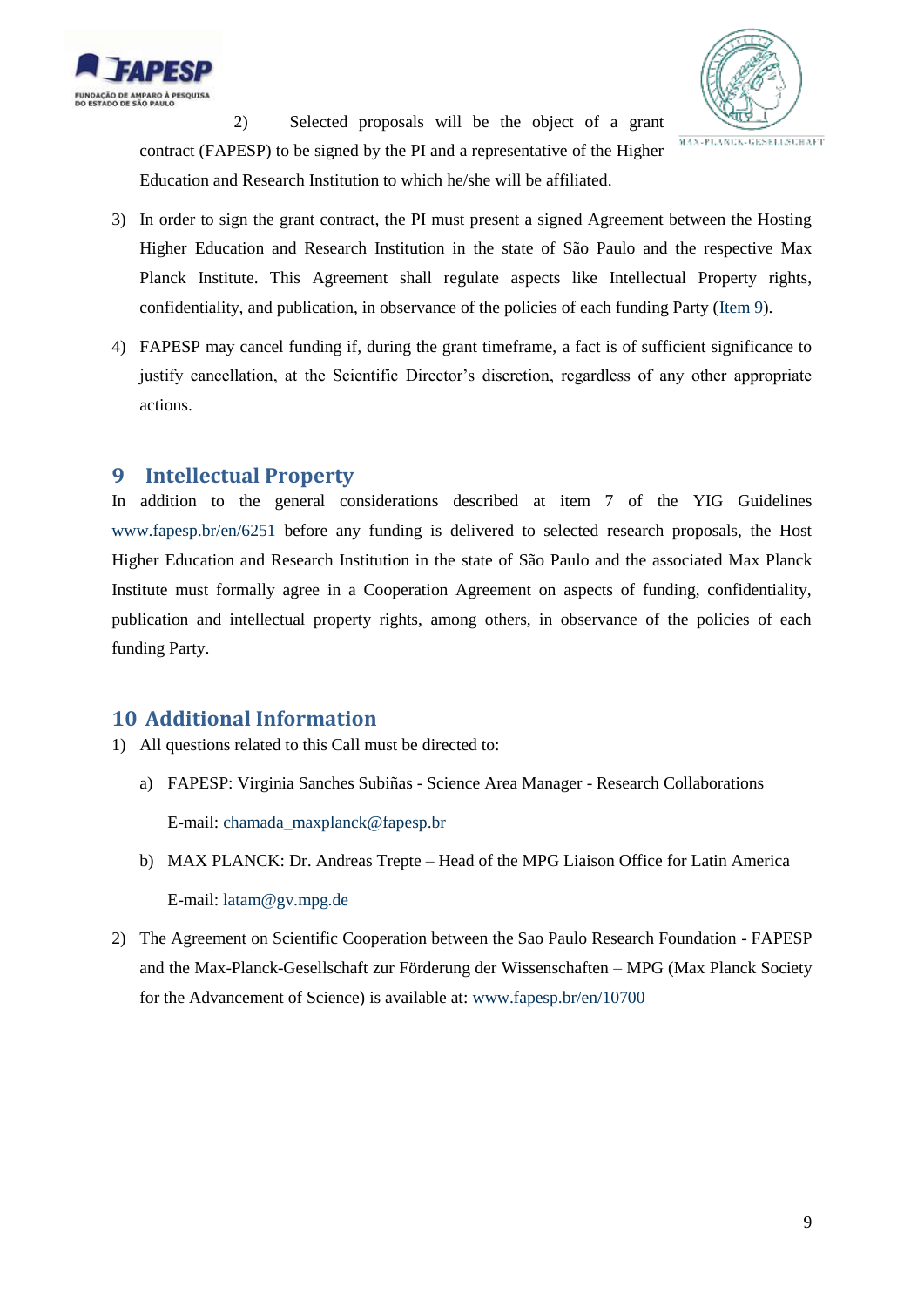



## <span id="page-9-1"></span><span id="page-9-0"></span>**Annex I: Guidelines for proposal submission on FAPESP's SAGe Platform**

- 1) The Principal Investigator must be registered on the SAGe Platform for submission of research proposals [www.fapesp.br/sage/:](http://www.fapesp.br/sage/)
	- a) Researchers who are not registered on SAGe must initially do so by accessing the SAGe page at [www.fapesp.br/sage.](http://www.fapesp.br/sage) Click on and then on "Not registered?". Fill in the requested data. Attention: all the blank fields must be filled in to complete the registration.
	- b) Researchers who are already registered must log into SAGe with the usual username and password.
- 2) On the home page, select on the menu "Shortcuts Investigator´s Tasks", the option "New Proposal";
- 3) On "Current Calls", select and click on the link for this Call: Max Planck Institutes Young Investigator Award / Call for Proposals (2019)
	- a) The platform will display the menu "Add Proposal" on the following page in order to confirm the selected Call.
	- b) Click on the "Add" button to start the submission of your proposal.
	- c) Fill in the requested data on all tabs, including the list of documents to be attached;
- 4) Please notice that it is necessary to fill in all items marked with an asterisk (\*) mark. Saving the project does not imply in its submission.
	- a) A successful submission will generate a process file number for the project only after clicking on the "Submit" button.
- 5) If you have any doubts concerning Users Registration, please access the "Guides" link on the SAGe home page and search for elucidations on the User Registration guidelines.
- 6) It is strongly recommended to frequently check the pending items of the proposal using the "Validate" option. By selecting this option, the SAGe platform will display the hindrances to the proposal submission, considering the inserted items. This action can be repeatedly done as the filling of the proposal progresses, allowing the necessary corrections for submission to be performed in time.
	- a) FAPESP provides assistance in case of doubts concerning the SAGe platform through our Information Department (+55 11 3838-4000).
- 7) Attention: it is mandatory to attach a copy of the identification document of the Principal Investigator at the moment of the proposal submission.